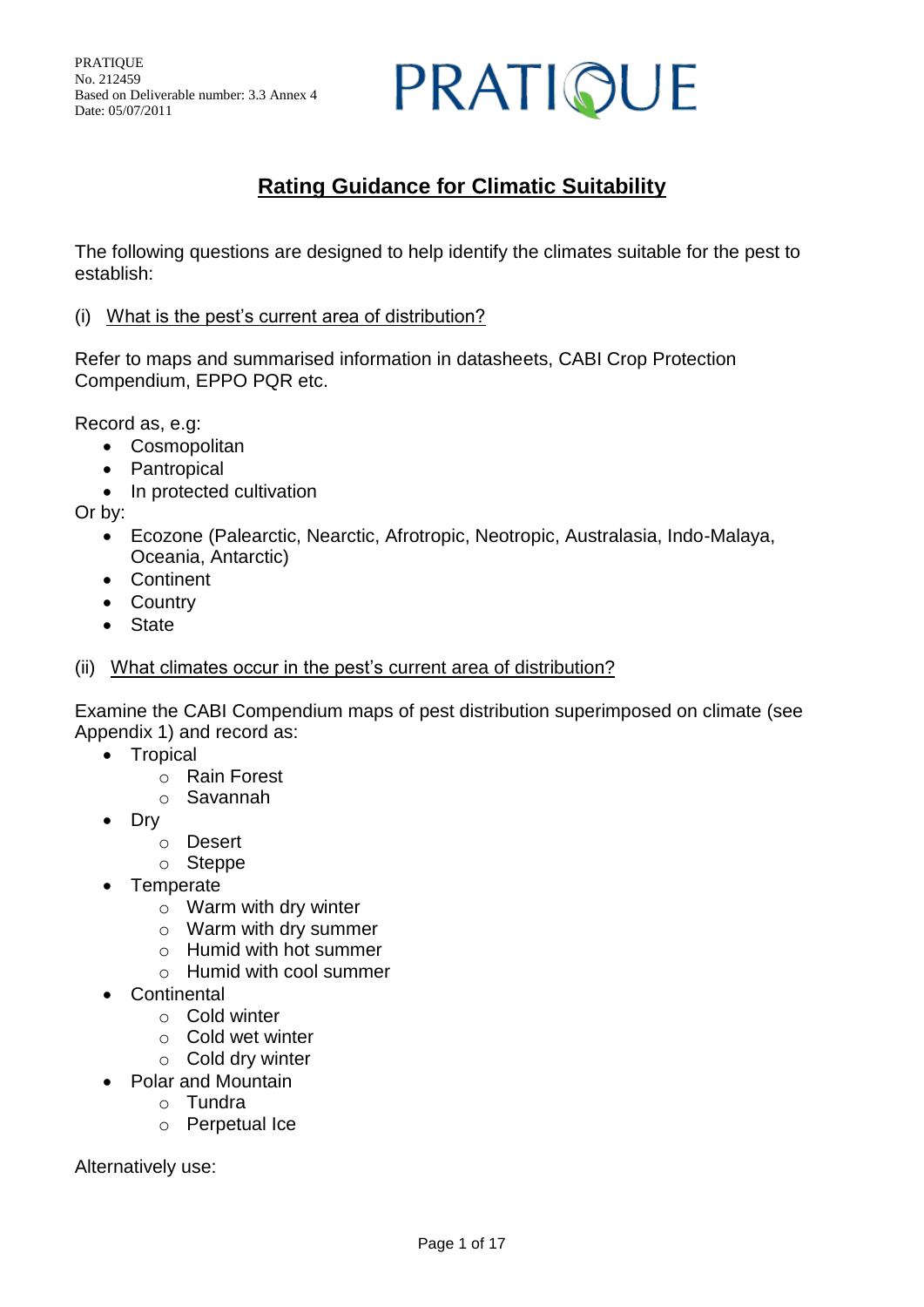

- Köppen-Geiger Climate Zones. These have been used as a basis for the CABI Crop Protection Compendium climatic maps but have more classes and have recently been updated (Kottek *et al*., 2006). See Appendix 2.
- World hardiness zones based on average annual minimum temperatures (Magarey *et al*., 2008) from the NAPPFAST website (*www.nappfast.org/)*. See Appendix 3.
- Degree day maps based on temperature accumulation above, e.g. 10°C (Baker, 2002). See Appendix 4.

(iii) Where in the PRA area are there hosts and/or suitable habitats? Refer to question 1.15

(iv) What climates in the pest's current area of distribution occur in the PRA area where there are suitable hosts/ habitats?

Use:

- Köppen-Geiger Climate Zones (Kottek *et al*., 2006). See Appendix 2.
- World hardiness zones based on average annual minimum temperatures (Magarey *et al*., 2008). See Appendix 3.
- Degree day maps based on temperature accumulation above, e.g. 10°C (Baker, 2002). See Appendix 4.

Regional climate maps can also be used. For Europe, Metzger *et al*. (2005) provides a recent attempt to stratify European climate (see Appendix 5).

At present only a visual comparison is proposed. However, for the Köppen-Geiger Climate Zones, Appendix 2 provides maps showing the locations of the EU climate zones in the rest of the world and tables with percentages of their land surface with EU climate zones.

The match climates component of the software program CLIMEX provides algorithms for comparing climates at one location with many locations. CLIMEX procedures for comparing areas using a genetic algorithm are available and under development.

#### **References**

- Baker, R.H.A. 2002. Predicting the limits to the potential distribution of alien crop pests. In: *Invasive Arthropods in Agriculture. Problems and Solutions*, Hallman, G.J. & Schwalbe, C.P. (Eds). pp. 207-241. Science Publishers Inc. Enfield USA.
- Kottek, M., Grieser, J., Beck C., Rudolf, B. & Rubel, F. 2006. World map of Köppen- Geiger climate classification updated. *Meteorologische Zeitschrift*, **15**: 259-263.
- Magarey, R.D., Borchert, D.M. & Schlegel, J.W. 2008. Global plant hardiness zones for phytosanitary risk analysis. *Scientia Agricola*, **65**: 54-59.
- Metzger, M.J., Bunce, R.G.H., Jongman, R.H.G., Mücher, C.A. & Watkins, J.W. 2005. A climatic stratification of the environment of Europe. *Global Ecology and Biogeography,* **14**, 549–563.
- New, M., Lister, D. Hulme, M. Makin, I. 2002. A high-resolution data set of surface climate over global land areas. *Climate Research*, **21**: 1-25.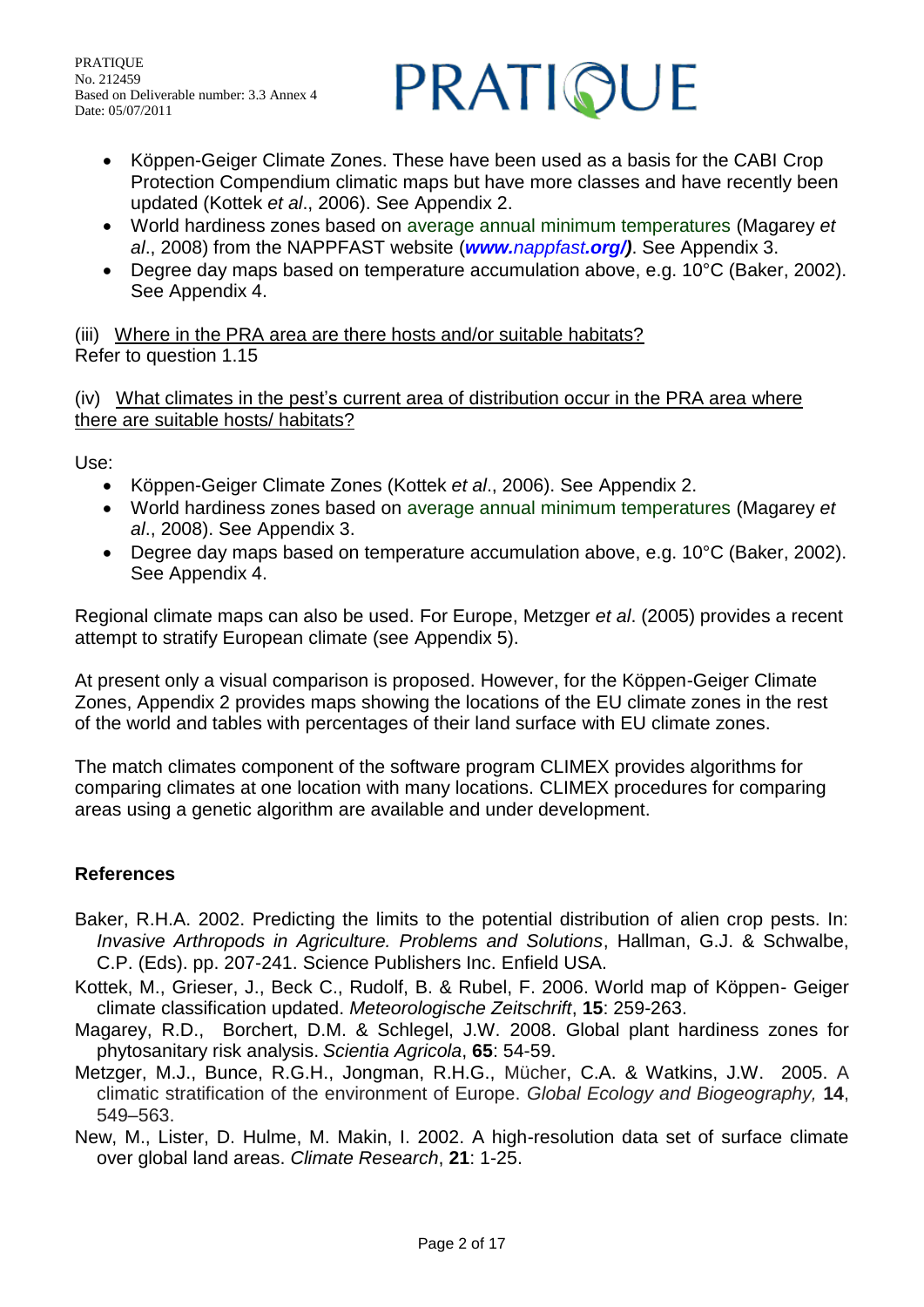### PRATIQUE

# $\ddot{\circ}$ CAB International

#### **Appendix 1 CABI Crop Protection Compendium Pest Distribution and Climate Maps**

#### Fig 1a CABI Compendium World Map: Pest Distribution and Climate



Fig 1b CABI Compendium European Map: Pest Distribution and Climate

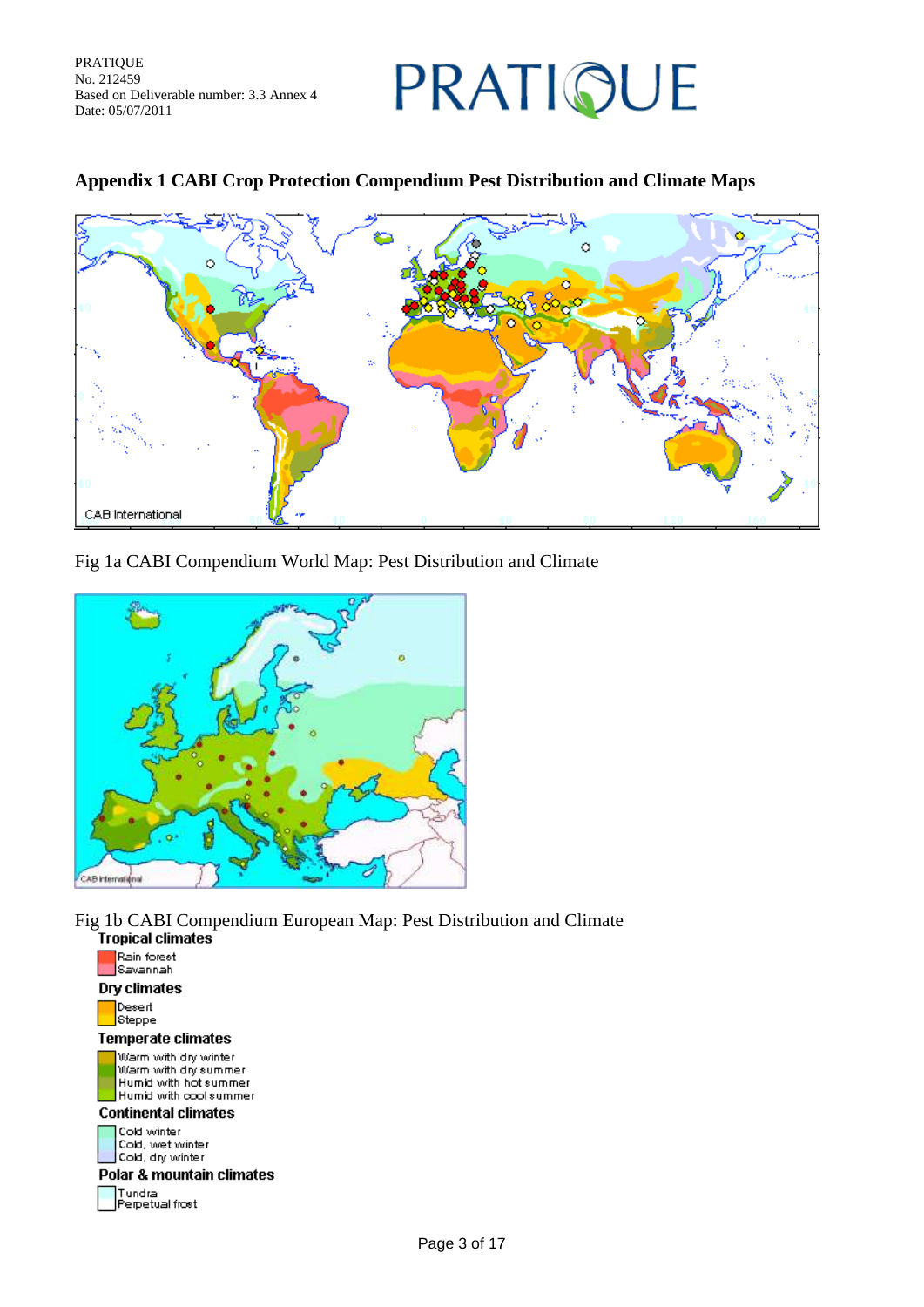### PRATIQUE

#### **Appendix 2 Köppen-Geiger Climate Classification**

The global Köppen-Geiger climate zones (Kottek *et al*., 2006) take into account average minimum winter temperatures and summer maxima (as well as rainfall amount and pattern) and can therefore be considered to be more useful for predicting the potential distribution based on climate for insects than, e.g. hardiness zones (Appendix 3) that only take winter minima into account. However, Figure 2B shows that, for instance, apart from Tibet and the extreme north-west of China, only two EU Köppen-Geiger climate zones ("Bsk": arid main climate, steppe precipitation, cool arid temperature and "Esk": warm temperate main climate, fully humid precipitation, hot summer temperature) are found in China because, in locations with summer temperatures comparable to those in Europe, the winters in China are very much colder. Recent invasions have shown that many Chinese species from outside these Köppen-Geiger climate zones can establish in the EU, showing that the severity of the winter is often not important for pest establishment.

Tables 1 and 2 show the percentage of the EU Köppen-Geiger Climate Zones in the EU members states and other countries of the world

#### **A Tropical humid**

- Af Tropical wet
	- o No dry season
- Am Tropical monsoonal
	- o Short dry season; heavy monsoonal rains in other months
- Aw Tropical savanna
	- o Winter dry season

#### **B Dry**

- BWh Subtropical desert
	- o Low-latitude desert
- BSh Subtropical steppe
	- o Low-latitude dry
- BWk Mid-latitude desert
	- o Mid-latitude desert
- BSk Mid-latitude steppe
- o Mid-latitude dry

#### **C Mild Mid-Latitude**

- Csa Mediterranean
	- o Mild with dry, hot summer
	- Csb Mediterranean
		- o Mild with dry, warm summer
- Cfa Humid subtropical
	- o Mild with no dry season, hot summer
- Cwa Humid subtropical
	- o Mild with dry winter, hot summer
- Cfb Marine west coast
	- o Mild with no dry season, warm summer
- Cfc Marine west coast
	- o Mild with no dry season, cool summer

#### **D Severe Mid-Latitude**

- Dfa Humid continental
	- o Humid with severe winter, no dry season, hot summer
- Dfb Humid continental
	- o Humid with severe winter, no dry season, warm summer
- Dwa Humid continental
	- o Humid with severe, dry winter, hot summer
- Dwb Humid continental
- o Humid with severe, dry winter, warm summer
- Dfc Subarctic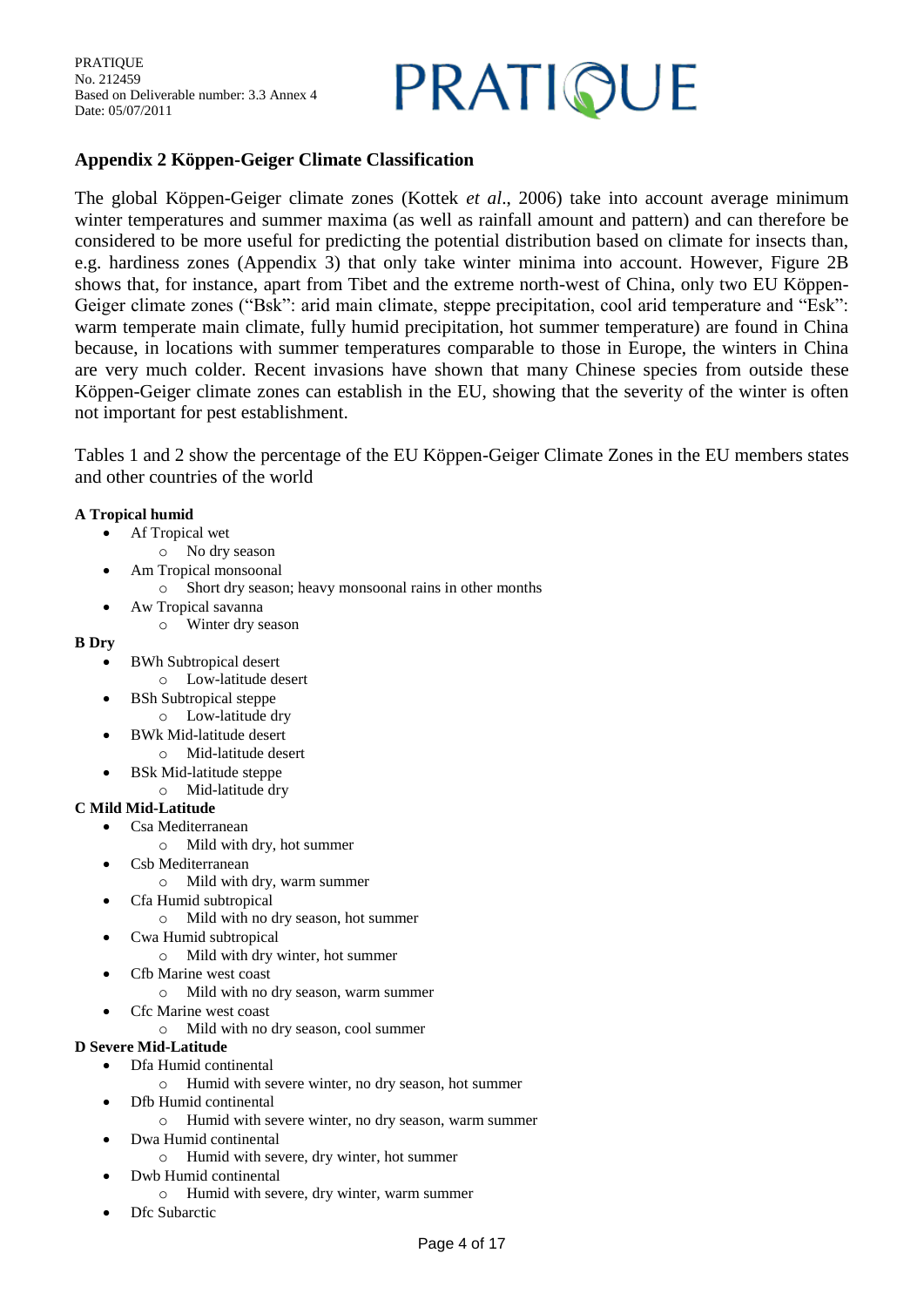### PRATIQUE

- o Severe winter, no dry season, cool summer
- Dfd Subarctic
	- o Severe, very cold winter, no dry season, cool summer
- Dwc Subarctic
	- o Severe, dry winter, cool summer
- Dwd Subarctic
	- o Severe, very cold and dry winter, cool summer
- **E polar**
	- ET Tundra
		- o Polar tundra, no true summer
	- EF Ice Cap
		- o Perennial ice

#### **H Highland**

|            | Code Main Climate          |             | <b>Precipitation Temperatures</b> |
|------------|----------------------------|-------------|-----------------------------------|
| <b>BSK</b> | Arid                       | steppe      | cool arid                         |
| <b>BSh</b> | Arid                       | steppe      | lhot arid                         |
| Cfa        | Warm temperate fully humid |             | hot summer                        |
| Cfb        | Warm temperate fully humid |             | warm summer                       |
| Cfc        | Warm temperate fully humid |             | cool summer                       |
| Csa        | Warm temperate dry summer  |             | hot summer                        |
| Csb        | Warm temperate dry summer  |             | warm summer                       |
| Dfb        | Snow                       | fully humid | warm summer                       |
| Dfc        | Snow                       | fully humid | cool summer                       |
| ET         | Polar tundra               |             |                                   |

Table 1 Köppen-Geiger climate zones in the EU

| <b>COUNTRY</b>        | <b>BSk</b> | <b>BSh</b> | Cfa   | Cfb    | <b>Cfc</b> | Csa   | Csb   | <b>Dfb</b> | <b>Dfc</b> |
|-----------------------|------------|------------|-------|--------|------------|-------|-------|------------|------------|
| Austria               | 0.0%       | 0.0%       | 0.0%  | 48.6%  | 0.0%       | 0.0%  | 0.0%  | 32.4%      | 18.9%      |
| Belgium               | 0.0%       | 0.0%       | 0.0%  | 100.0% | 0.0%       | 0.0%  | 0.0%  | 0.0%       | 0.0%       |
| Bulgaria              | 0.0%       | 0.0%       | 46.8% | 40.4%  | 0.0%       | 0.0%  | 0.0%  | 12.8%      | 0.0%       |
| Cyprus                | 0.0%       | 50.0%      | 0.0%  | 0.0%   | 0.0%       | 50.0% | 0.0%  | 0.0%       | 0.0%       |
| <b>Czech Republic</b> | 0.0%       | 0.0%       | 0.0%  | 82.5%  | 0.0%       | 0.0%  | 0.0%  | 17.5%      | 0.0%       |
| Denmark               | 0.0%       | 0.0%       | 0.0%  | 100.0% | 0.0%       | 0.0%  | 0.0%  | 0.0%       | 0.0%       |
| Estonia               | 0.0%       | 0.0%       | 0.0%  | 0.0%   | 0.0%       | 0.0%  | 0.0%  | 100.0%     | 0.0%       |
| Finland               | 0.0%       | 0.0%       | 0.0%  | 0.0%   | 0.0%       | 0.0%  | 0.0%  | 10.8%      | 89.2%      |
| France                | 0.0%       | 0.0%       | 0.4%  | 90.1%  | 0.8%       | 3.2%  | 4.3%  | 0.0%       | 1.2%       |
| Germany               | 0.0%       | 0.0%       | 0.0%  | 99.5%  | 0.0%       | 0.0%  | 0.0%  | 0.5%       | 0.0%       |
| Greece                | 0.0%       | 1.9%       | 7.7%  | 11.5%  | 0.0%       | 65.4% | 13.5% | 0.0%       | 0.0%       |
| Hungary               | 0.0%       | 0.0%       | 0.0%  | 100.0% | 0.0%       | 0.0%  | 0.0%  | 0.0%       | 0.0%       |
| Ireland               | 0.0%       | 0.0%       | 0.0%  | 100.0% | 0.0%       | 0.0%  | 0.0%  | 0.0%       | 0.0%       |
| Italy                 | 0.0%       | 0.0%       | 24.0% | 33.1%  | 0.0%       | 32.2% | 6.6%  | 0.8%       | 3.3%       |
| Latvia                | 0.0%       | 0.0%       | 0.0%  | 5.7%   | 0.0%       | 0.0%  | 0.0%  | 94.3%      | 0.0%       |
| Lithuania             | 0.0%       | 0.0%       | 0.0%  | 2.6%   | 0.0%       | 0.0%  | 0.0%  | 97.4%      | 0.0%       |
| Luxembourg            | 0.0%       | 0.0%       | 0.0%  | 100.0% | 0.0%       | 0.0%  | 0.0%  | 0.0%       | 0.0%       |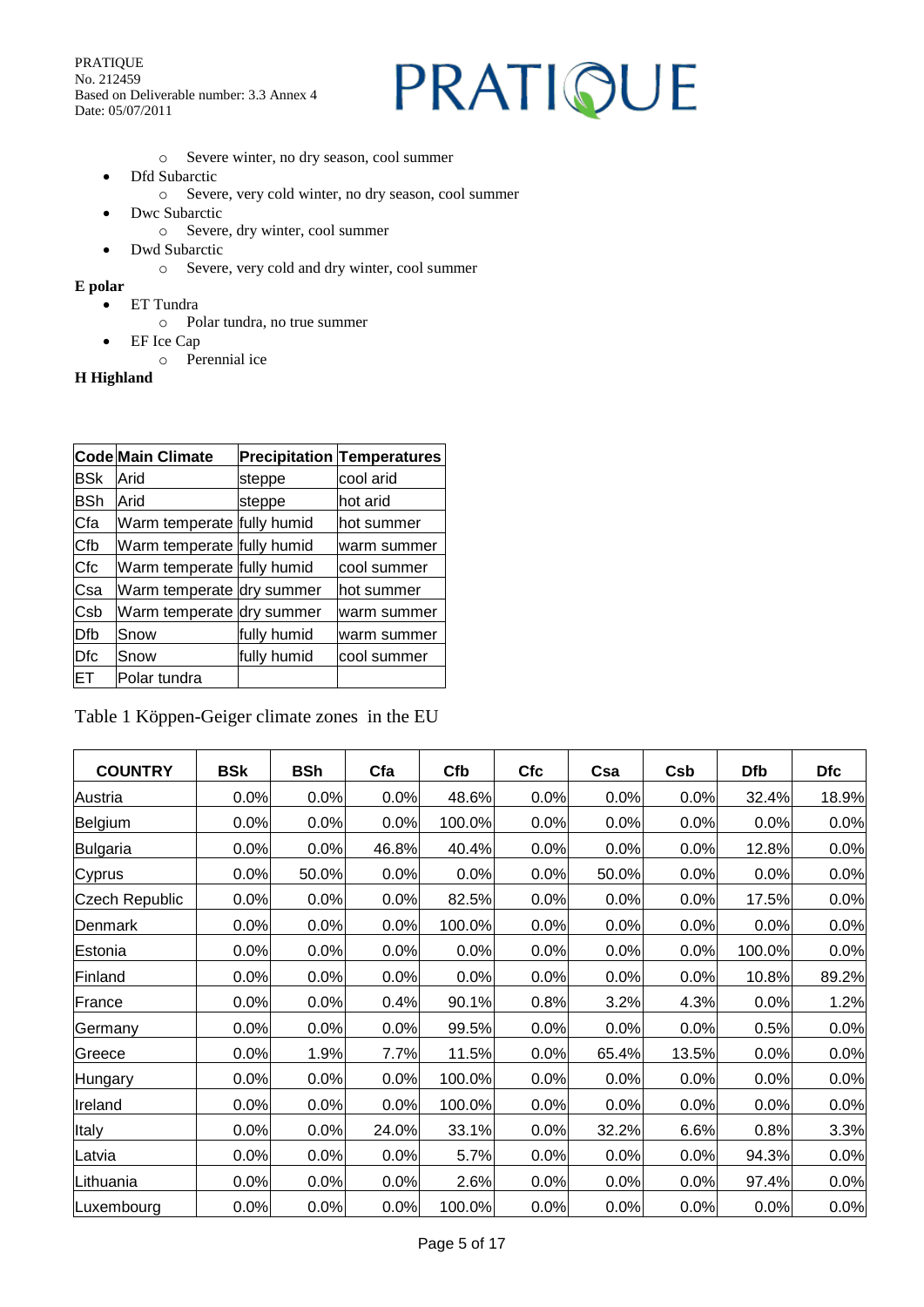### PRATIQUE

| Malta                 | 0.0% | 100.0% | 0.0%  | 0.0%  | 0.0% | 0.0%  | 0.0%  | 0.0%  | 0.0%  |
|-----------------------|------|--------|-------|-------|------|-------|-------|-------|-------|
| Netherlands           | 0.0% | 5.6%   | 0.0%  | 94.4% | 0.0% | 0.0%  | 0.0%  | 0.0%  | 0.0%  |
| Poland                | 0.0% | 0.0%   | 0.0%  | 68.1% | 0.0% | 0.0%  | 0.0%  | 31.9% | 0.0%  |
| Portugal              | 0.0% | 0.0%   | 0.0%  | 0.0%  | 0.0% | 50.0% | 50.0% | 0.0%  | 0.0%  |
| Romania               | 0.0% | 0.0%   | 24.1% | 23.2% | 0.0% | 0.0%  | 0.0%  | 50.9% | 1.8%  |
| Slovakia              | 0.0% | 0.0%   | 0.0%  | 34.6% | 0.0% | 0.0%  | 0.0%  | 61.5% | 3.8%  |
| Slovenia              | 0.0% | 0.0%   | 0.0%  | 88.9% | 0.0% | 0.0%  | 0.0%  | 0.0%  | 11.1% |
| Spain                 | 7.4% | 0.0%   | 3.2%  | 18.9% | 0.0% | 42.6% | 26.9% | 0.0%  | 0.0%  |
| Sweden                | 0.0% | 0.0%   | 0.0%  | 11.8% | 0.0% | 0.0%  | 0.0%  | 17.9% | 70.3% |
| <b>United Kingdom</b> | 0.0% | 0.0%   | 0.0%  | 91.8% | 8.2% | 0.0%  | 0.0%  | 0.0%  | 0.0%  |
| <b>TOTAL EU</b>       | 0.7% | 0.2%   | 4.0%  | 46.2% | 0.6% | 8.8%  | 4.7%  | 14.7% | 20.1% |

Table 2 Proportion of Köppen-Geiger climate zones in EU member states

| <b>COUNTRY</b>                 | <b>BSK</b> | <b>BSh</b> | Cfa   | Cfb   | <b>Cfc</b> | Csa   | Csb   | <b>Dfb</b> | <b>Dfc</b> |
|--------------------------------|------------|------------|-------|-------|------------|-------|-------|------------|------------|
| Afghanistan                    | 62.2%      | 0.0%       | 4.5%  | 4.5%  | 0.0%       | 26.1% | 1.8%  | 0.9%       | 0.0%       |
| Albania                        | 0.0%       | 0.0%       | 0.0%  | 8.3%  | 0.0%       | 41.7% | 41.7% | 8.3%       | 0.0%       |
| Algeria                        | 51.6%      | 0.0%       | 0.0%  | 0.0%  | 0.0%       | 48.4% | 0.0%  | 0.0%       | 0.0%       |
| Angola                         | 0.0%       | 0.0%       | 0.0%  | 0.0%  | 0.0%       | 0.0%  | 0.0%  | 0.0%       | 0.0%       |
| Antarctica                     | 0.0%       | 0.0%       | 0.0%  | 0.0%  | 0.0%       | 0.0%  | 0.0%  | 0.0%       | 0.0%       |
| Argentina                      | 34.9%      | 0.0%       | 40.6% | 13.1% | 1.9%       | 0.1%  | 9.3%  | 0.0%       | 0.0%       |
| Armenia                        | 9.1%       | 0.0%       | 0.0%  | 0.0%  | 0.0%       | 0.0%  | 0.0%  | 90.9%      | 0.0%       |
| Australia                      | 33.1%      | 0.0%       | 27.7% | 24.0% | 0.0%       | 6.1%  | 9.0%  | 0.0%       | 0.0%       |
| Azerbaijan                     | 35.7%      | 0.0%       | 26.2% | 0.0%  | 0.0%       | 16.7% | 0.0%  | 21.4%      | 0.0%       |
| Bangladesh                     | 0.0%       | 0.0%       | 0.0%  | 0.0%  | 0.0%       | 0.0%  | 0.0%  | 0.0%       | 0.0%       |
| Belarus                        | 0.0%       | 0.0%       | 0.0%  | 0.0%  | 0.0%       | 0.0%  | 0.0%  | 100.0%     | 0.0%       |
| Belize                         | 0.0%       | 0.0%       | 0.0%  | 0.0%  | 0.0%       | 0.0%  | 0.0%  | 0.0%       | 0.0%       |
| Benin                          | 0.0%       | 0.0%       | 0.0%  | 0.0%  | 0.0%       | 0.0%  | 0.0%  | 0.0%       | 0.0%       |
| Bhutan                         | 0.0%       | 0.0%       | 0.0%  | 0.0%  | 0.0%       | 0.0%  | 0.0%  | 0.0%       | 0.0%       |
| Bolivia                        | 75.0%      | 0.0%       | 3.3%  | 20.0% | 1.7%       | 0.0%  | 0.0%  | 0.0%       | 0.0%       |
| &<br>Bosnia<br>Herzegovina     | 0.0%       | 0.0%       | 4.5%  | 90.9% | 0.0%       | 0.0%  | 0.0%  | 4.5%       | 0.0%       |
| Botswana                       | 0.0%       | 0.0%       | 0.0%  | 0.0%  | 0.0%       | 0.0%  | 0.0%  | 0.0%       | 0.0%       |
| Brazil                         | 0.0%       | 0.0%       | 86.8% | 13.2% | 0.0%       | 0.0%  | 0.0%  | 0.0%       | 0.0%       |
| Brunei                         | 0.0%       | 0.0%       | 0.0%  | 0.0%  | 0.0%       | 0.0%  | 0.0%  | 0.0%       | 0.0%       |
| <b>Burkina Faso</b>            | 0.0%       | 0.0%       | 0.0%  | 0.0%  | 0.0%       | 0.0%  | 0.0%  | 0.0%       | 0.0%       |
| Burundi                        | 0.0%       | 0.0%       | 0.0%  | 0.0%  | 0.0%       | 0.0%  | 0.0%  | 0.0%       | 0.0%       |
| Cambodia                       | 0.0%       | 0.0%       | 0.0%  | 0.0%  | 0.0%       | 0.0%  | 0.0%  | 0.0%       | 0.0%       |
| Cameroon                       | 0.0%       | 0.0%       | 0.0%  | 0.0%  | 0.0%       | 0.0%  | 0.0%  | 0.0%       | 0.0%       |
| Canada                         | 1.1%       | 0.0%       | 0.0%  | 0.9%  | 0.2%       | 0.0%  | 0.1%  | 20.0%      | 77.7%      |
| Cape Verde                     | 0.0%       | 0.0%       | 0.0%  | 0.0%  | 0.0%       | 0.0%  | 0.0%  | 0.0%       | 0.0%       |
| African<br>Central<br>Republic | 0.0%       | 0.0%       | 0.0%  | 0.0%  | 0.0%       | 0.0%  | 0.0%  | 0.0%       | 0.0%       |
| Chad                           | 0.0%       | 0.0%       | 0.0%  | 0.0%  | 0.0%       | 0.0%  | 0.0%  | 0.0%       | 0.0%       |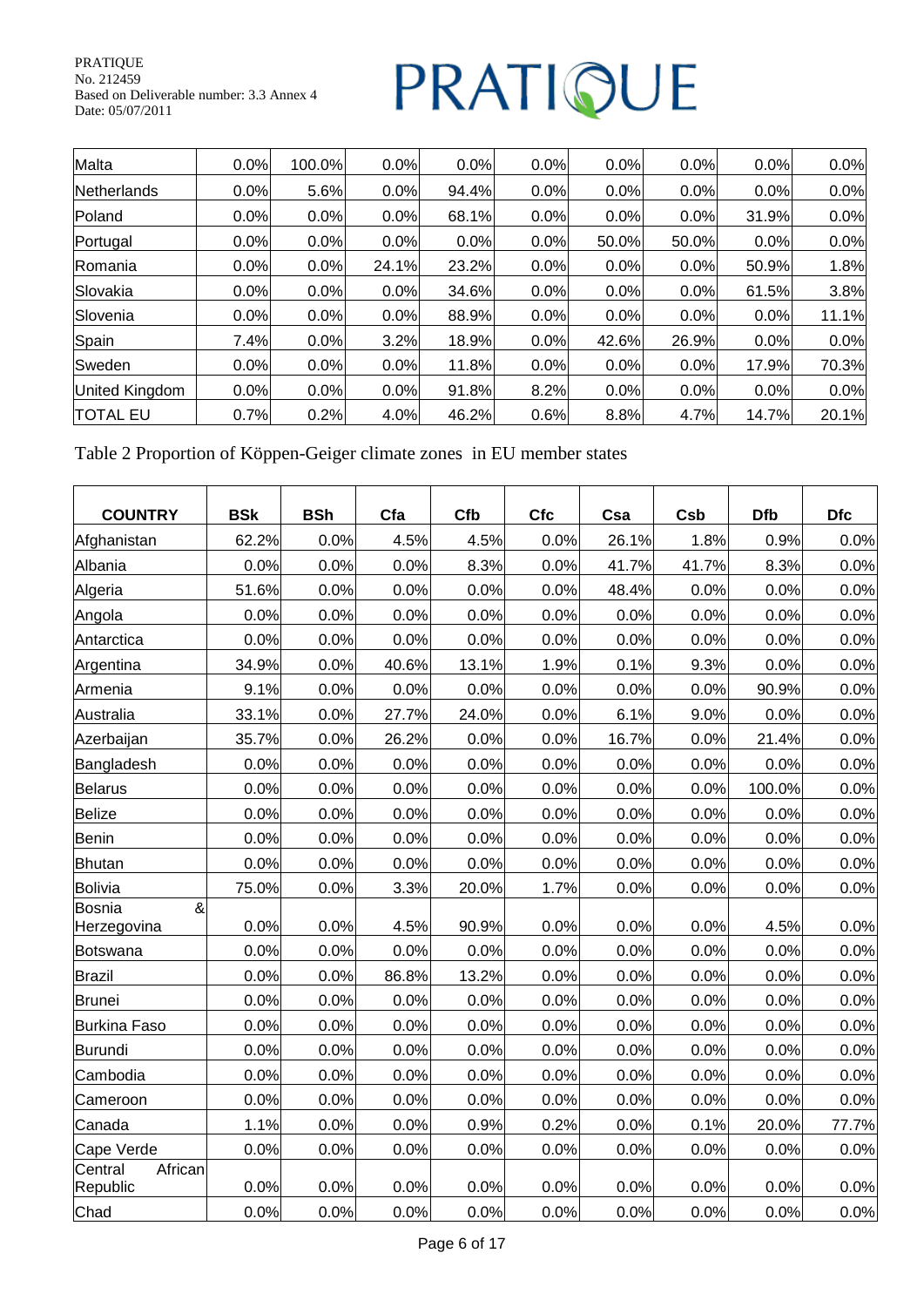| Chile                    | 6.3%  | 0.0% | 0.0%   | 27.1%  | 34.0%  | 0.0%   | 32.6% | 0.0%  | 0.0% |
|--------------------------|-------|------|--------|--------|--------|--------|-------|-------|------|
| China                    | 36.9% | 0.0% | 58.5%  | 0.4%   | 0.0%   | 0.0%   | 0.0%  | 1.5%  | 2.7% |
| Colombia                 | 0.0%  | 0.0% | 0.0%   | 93.9%  | 0.0%   | 0.0%   | 6.1%  | 0.0%  | 0.0% |
| Comoros                  | 0.0%  | 0.0% | 0.0%   | 0.0%   | 0.0%   | 0.0%   | 0.0%  | 0.0%  | 0.0% |
| Congo                    | 0.0%  | 0.0% | 0.0%   | 0.0%   | 0.0%   | 0.0%   | 0.0%  | 0.0%  | 0.0% |
| Congo, DRC               | 0.0%  | 0.0% | 0.0%   | 100.0% | 0.0%   | 0.0%   | 0.0%  | 0.0%  | 0.0% |
| Cook Is.                 | 0.0%  | 0.0% | 0.0%   | 0.0%   | 0.0%   | 0.0%   | 0.0%  | 0.0%  | 0.0% |
| Costa Rica               | 0.0%  | 0.0% | 0.0%   | 100.0% | 0.0%   | 0.0%   | 0.0%  | 0.0%  | 0.0% |
| Cote d'Ivoire            | 0.0%  | 0.0% | 0.0%   | 0.0%   | 0.0%   | 0.0%   | 0.0%  | 0.0%  | 0.0% |
| Croatia                  | 0.0%  | 0.0% | 3.6%   | 92.9%  | 0.0%   | 0.0%   | 3.6%  | 0.0%  | 0.0% |
| Cuba                     | 0.0%  | 0.0% | 0.0%   | 0.0%   | 0.0%   | 0.0%   | 0.0%  | 0.0%  | 0.0% |
| Djibouti                 | 0.0%  | 0.0% | 0.0%   | 0.0%   | 0.0%   | 0.0%   | 0.0%  | 0.0%  | 0.0% |
| Dominican<br>Republic    | 0.0%  | 0.0% | 0.0%   | 100.0% | 0.0%   | 0.0%   | 0.0%  | 0.0%  | 0.0% |
| Ecuador                  | 0.0%  | 0.0% | 0.0%   | 87.0%  | 0.0%   | 0.0%   | 13.0% | 0.0%  | 0.0% |
| Egypt                    | 0.0%  | 0.0% | 0.0%   | 0.0%   | 0.0%   | 0.0%   | 0.0%  | 0.0%  | 0.0% |
| El Salvador              | 0.0%  | 0.0% | 0.0%   | 0.0%   | 0.0%   | 0.0%   | 0.0%  | 0.0%  | 0.0% |
| <b>Equatorial Guinea</b> | 0.0%  | 0.0% | 0.0%   | 0.0%   | 0.0%   | 0.0%   | 0.0%  | 0.0%  | 0.0% |
| Eritrea                  | 0.0%  | 0.0% | 0.0%   | 0.0%   | 0.0%   | 0.0%   | 0.0%  | 0.0%  | 0.0% |
| Ethiopia                 | 3.1%  | 0.0% | 0.0%   | 96.9%  | 0.0%   | 0.0%   | 0.0%  | 0.0%  | 0.0% |
| Falkland Is.             | 0.0%  | 0.0% | 0.0%   | 0.0%   | 0.0%   | 0.0%   | 0.0%  | 0.0%  | 0.0% |
| Faroe Is.                | 0.0%  | 0.0% | 0.0%   | 0.0%   | 100.0% | 0.0%   | 0.0%  | 0.0%  | 0.0% |
| Fiji                     | 0.0%  | 0.0% | 0.0%   | 0.0%   | 0.0%   | 0.0%   | 0.0%  | 0.0%  | 0.0% |
| French Guiana            | 0.0%  | 0.0% | 0.0%   | 0.0%   | 0.0%   | 0.0%   | 0.0%  | 0.0%  | 0.0% |
| French Polynesia         | 0.0%  | 0.0% | 0.0%   | 0.0%   | 0.0%   | 0.0%   | 0.0%  | 0.0%  | 0.0% |
| French Southern &        |       |      |        |        |        |        |       |       |      |
| <b>Antarctic Lands</b>   | 0.0%  | 0.0% | 0.0%   | 0.0%   | 0.0%   | 0.0%   | 0.0%  | 0.0%  | 0.0% |
| Gabon                    | 0.0%  | 0.0% | 0.0%   | 0.0%   | 0.0%   | 0.0%   | 0.0%  | 0.0%  | 0.0% |
| Georgia                  | 0.0%  | 0.0% | 25.0%  | 14.3%  | 0.0%   | 0.0%   | 0.0%  | 57.1% | 3.6% |
| Ghana                    | 0.0%  | 0.0% | 0.0%   | 0.0%   | 0.0%   | 0.0%   | 0.0%  | 0.0%  | 0.0% |
| Greenland                | 0.0%  | 0.0% | 0.0%   | 0.0%   | 0.0%   | 0.0%   | 0.0%  | 0.0%  | 0.0% |
| Guadeloupe               | 0.0%  | 0.0% | 0.0%   | 0.0%   | 0.0%   | 0.0%   | 0.0%  | 0.0%  | 0.0% |
| Guatemala                | 0.0%  | 0.0% | 0.0%   | 0.0%   | 0.0%   | 0.0%   | 0.0%  | 0.0%  | 0.0% |
| Guinea                   | 0.0%  | 0.0% | 0.0%   | 0.0%   | 0.0%   | 0.0%   | 0.0%  | 0.0%  | 0.0% |
| Guinea-Bissau            | 0.0%  | 0.0% | 0.0%   | 0.0%   | 0.0%   | 0.0%   | 0.0%  | 0.0%  | 0.0% |
| Guyana                   | 0.0%  | 0.0% | 0.0%   | 0.0%   | 0.0%   | 0.0%   | 0.0%  | 0.0%  | 0.0% |
| Haiti                    | 0.0%  | 0.0% | 0.0%   | 0.0%   | 0.0%   | 0.0%   | 0.0%  | 0.0%  | 0.0% |
| Honduras                 | 0.0%  | 0.0% | 100.0% | 0.0%   | 0.0%   | 0.0%   | 0.0%  | 0.0%  | 0.0% |
| Iceland                  | 0.0%  | 0.0% | 0.0%   | 0.0%   | 100.0% | 0.0%   | 0.0%  | 0.0%  | 0.0% |
| India                    | 0.0%  | 0.0% | 0.0%   | 4.5%   | 0.0%   | 91.0%  | 0.0%  | 1.8%  | 2.7% |
| Indonesia                | 0.0%  | 0.0% | 0.0%   | 100.0% | 0.0%   | 0.0%   | 0.0%  | 0.0%  | 0.0% |
| Iran                     | 63.7% | 0.0% | 0.8%   | 0.0%   | 0.0%   | 35.4%  | 0.0%  | 0.0%  | 0.0% |
| Iraq                     | 0.0%  | 0.0% | 0.0%   | 0.0%   | 0.0%   | 100.0% | 0.0%  | 0.0%  | 0.0% |
| Israel                   | 0.0%  | 0.0% | 0.0%   | 0.0%   | 0.0%   | 100.0% | 0.0%  | 0.0%  | 0.0% |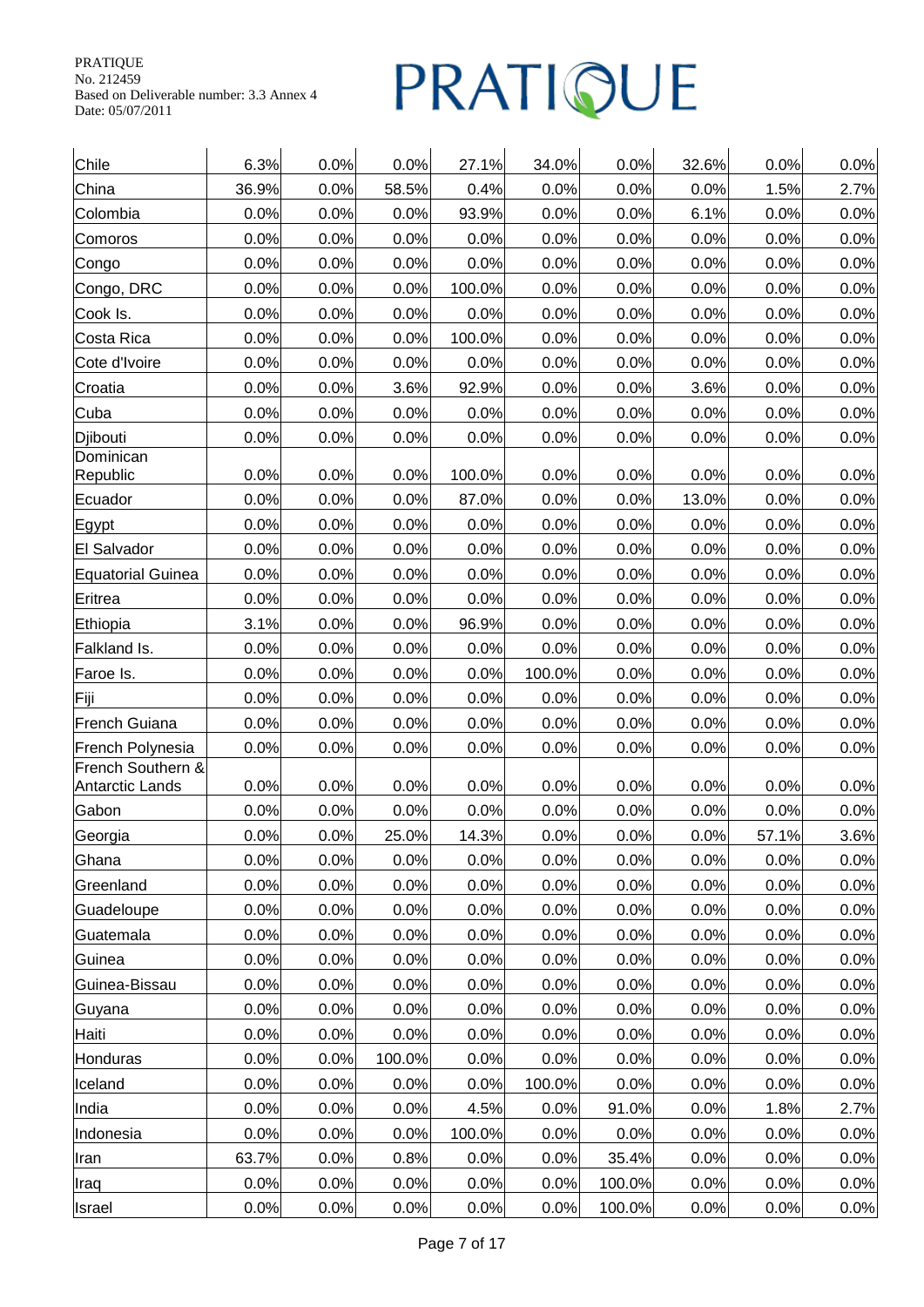| Jamaica                       | 0.0%   | 0.0% | 0.0%   | 0.0%   | 0.0%  | 0.0%   | 0.0%  | 0.0%   | 0.0%  |
|-------------------------------|--------|------|--------|--------|-------|--------|-------|--------|-------|
| Japan                         | 0.0%   | 0.0% | 60.9%  | 1.9%   | 0.0%  | 0.0%   | 0.0%  | 35.3%  | 1.9%  |
| Jordan                        | 100.0% | 0.0% | 0.0%   | 0.0%   | 0.0%  | 0.0%   | 0.0%  | 0.0%   | 0.0%  |
| Kazakhstan                    | 52.7%  | 0.0% | 0.0%   | 0.0%   | 0.0%  | 1.8%   | 0.0%  | 42.8%  | 2.6%  |
| Kenya                         | 0.0%   | 0.0% | 0.0%   | 90.9%  | 0.0%  | 0.0%   | 9.1%  | 0.0%   | 0.0%  |
| Kiribati                      | 0.0%   | 0.0% | 0.0%   | 0.0%   | 0.0%  | 0.0%   | 0.0%  | 0.0%   | 0.0%  |
| Kuwait                        | 0.0%   | 0.0% | 0.0%   | 0.0%   | 0.0%  | 0.0%   | 0.0%  | 0.0%   | 0.0%  |
| Kyrgyzstan                    | 25.0%  | 0.0% | 0.0%   | 0.0%   | 0.0%  | 0.0%   | 0.0%  | 25.0%  | 50.0% |
| Laos                          | 0.0%   | 0.0% | 0.0%   | 0.0%   | 0.0%  | 0.0%   | 0.0%  | 0.0%   | 0.0%  |
| Lebanon                       | 0.0%   | 0.0% | 0.0%   | 0.0%   | 0.0%  | 75.0%  | 25.0% | 0.0%   | 0.0%  |
| Lesotho                       | 0.0%   | 0.0% | 0.0%   | 100.0% | 0.0%  | 0.0%   | 0.0%  | 0.0%   | 0.0%  |
| Liberia                       | 0.0%   | 0.0% | 0.0%   | 0.0%   | 0.0%  | 0.0%   | 0.0%  | 0.0%   | 0.0%  |
| Libya                         | 0.0%   | 0.0% | 0.0%   | 0.0%   | 0.0%  | 100.0% | 0.0%  | 0.0%   | 0.0%  |
| Macedonia                     | 0.0%   | 0.0% | 18.2%  | 72.7%  | 0.0%  | 0.0%   | 9.1%  | 0.0%   | 0.0%  |
| Madagascar                    | 0.0%   | 0.0% | 58.3%  | 41.7%  | 0.0%  | 0.0%   | 0.0%  | 0.0%   | 0.0%  |
| Malawi                        | 0.0%   | 0.0% | 0.0%   | 0.0%   | 0.0%  | 0.0%   | 0.0%  | 0.0%   | 0.0%  |
| Malaysia                      | 0.0%   | 0.0% | 0.0%   | 0.0%   | 0.0%  | 0.0%   | 0.0%  | 0.0%   | 0.0%  |
| Mali                          | 0.0%   | 0.0% | 0.0%   | 0.0%   | 0.0%  | 0.0%   | 0.0%  | 0.0%   | 0.0%  |
| Mauritania                    | 0.0%   | 0.0% | 0.0%   | 0.0%   | 0.0%  | 0.0%   | 0.0%  | 0.0%   | 0.0%  |
| <b>Mauritius</b>              | 0.0%   | 0.0% | 0.0%   | 0.0%   | 0.0%  | 0.0%   | 0.0%  | 0.0%   | 0.0%  |
| Mexico                        | 55.2%  | 0.0% | 5.5%   | 4.4%   | 0.0%  | 22.7%  | 12.2% | 0.0%   | 0.0%  |
| Moldova                       | 0.0%   | 0.0% | 0.0%   | 62.5%  | 0.0%  | 0.0%   | 0.0%  | 37.5%  | 0.0%  |
| Mongolia                      | 98.5%  | 0.0% | 0.0%   | 0.0%   | 0.0%  | 0.0%   | 0.0%  | 0.8%   | 0.8%  |
| Morocco                       | 36.8%  | 0.0% | 0.0%   | 0.0%   | 0.0%  | 63.2%  | 0.0%  | 0.0%   | 0.0%  |
| Mozambique                    | 0.0%   | 0.0% | 100.0% | 0.0%   | 0.0%  | 0.0%   | 0.0%  | 0.0%   | 0.0%  |
| Myanmar                       | 0.0%   | 0.0% | 0.0%   | 0.0%   | 0.0%  | 0.0%   | 0.0%  | 0.0%   | 0.0%  |
| Namibia                       | 100.0% | 0.0% | 0.0%   | 0.0%   | 0.0%  | 0.0%   | 0.0%  | 0.0%   | 0.0%  |
| Nepal                         | 0.0%   | 0.0% | 0.0%   | 0.0%   | 0.0%  | 0.0%   | 0.0%  | 0.0%   | 0.0%  |
| New Caledonia                 | 0.0%   | 0.0% | 0.0%   | 0.0%   | 0.0%  | 0.0%   | 0.0%  | 0.0%   | 0.0%  |
| New Zealand                   | 0.0%   | 0.0% | 0.0%   | 87.4%  | 12.6% | 0.0%   | 0.0%  | 0.0%   | 0.0%  |
| Nicaragua                     | 0.0%   | 0.0% | 0.0%   | 0.0%   | 0.0%  | 0.0%   | 0.0%  | 0.0%   | 0.0%  |
| Niger                         | 0.0%   | 0.0% | 0.0%   | 0.0%   | 0.0%  | 0.0%   | 0.0%  | 0.0%   | 0.0%  |
| Nigeria                       | 0.0%   | 0.0% | 0.0%   | 0.0%   | 0.0%  | 0.0%   | 0.0%  | 0.0%   | 0.0%  |
| North Korea                   | 0.0%   | 0.0% | 0.0%   | 0.0%   | 0.0%  | 0.0%   | 0.0%  | 100.0% | 0.0%  |
| Norway                        | 0.0%   | 0.0% | 0.0%   | 7.6%   | 4.3%  | 0.0%   | 0.0%  | 5.2%   | 82.9% |
| Oman                          | 0.0%   | 0.0% | 0.0%   | 0.0%   | 0.0%  | 0.0%   | 0.0%  | 0.0%   | 0.0%  |
| Pakistan                      | 32.8%  | 0.0% | 20.7%  | 5.2%   | 0.0%  | 5.2%   | 1.7%  | 13.8%  | 20.7% |
| Panama                        | 0.0%   | 0.0% | 0.0%   | 0.0%   | 0.0%  | 0.0%   | 0.0%  | 0.0%   | 0.0%  |
| Papua<br><b>New</b><br>Guinea | 0.0%   | 0.0% | 0.0%   | 0.0%   | 0.0%  | 0.0%   | 0.0%  | 0.0%   | 0.0%  |
| Paraguay                      | 0.0%   | 0.0% | 100.0% | 0.0%   | 0.0%  | 0.0%   | 0.0%  | 0.0%   | 0.0%  |
| Peru                          | 26.6%  | 0.0% | 0.0%   | 68.8%  | 4.7%  | 0.0%   | 0.0%  | 0.0%   | 0.0%  |
| Philippines                   | 0.0%   | 0.0% | 0.0%   | 0.0%   | 0.0%  | 0.0%   | 0.0%  | 0.0%   | 0.0%  |
| Puerto Rico                   | 0.0%   | 0.0% | 0.0%   | 0.0%   | 0.0%  | 0.0%   | 0.0%  | 0.0%   | 0.0%  |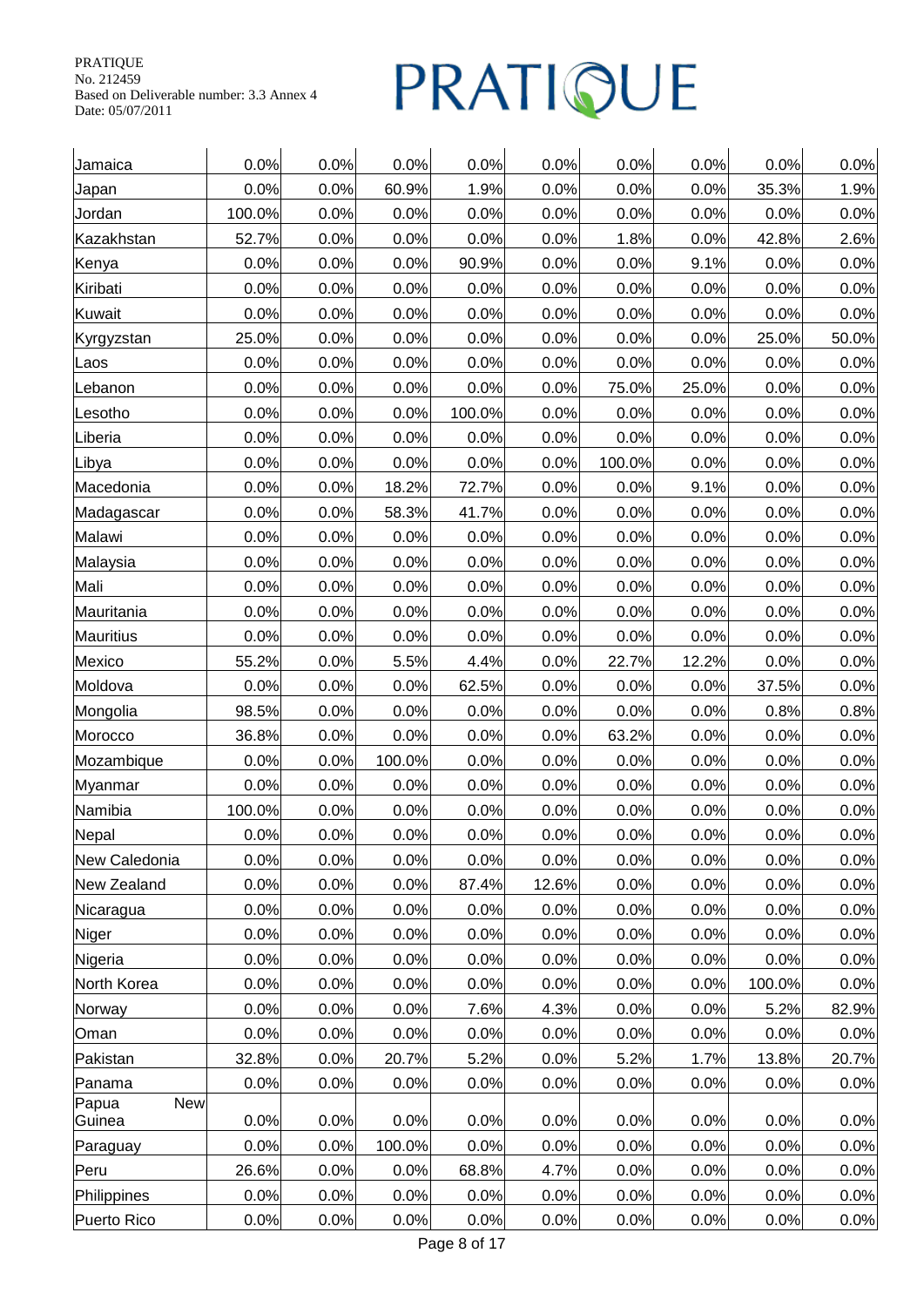| Qatar                                 | 0.0%  | 0.0% | 0.0%   | 0.0%   | 0.0% | 0.0%  | 0.0%  | 0.0%  | 0.0%  |
|---------------------------------------|-------|------|--------|--------|------|-------|-------|-------|-------|
| Reunion                               | 0.0%  | 0.0% | 0.0%   | 0.0%   | 0.0% | 0.0%  | 0.0%  | 0.0%  | 0.0%  |
| Russia                                | 0.7%  | 0.0% | 0.8%   | 0.1%   | 0.0% | 0.0%  | 0.0%  | 20.8% | 77.7% |
| Rwanda                                | 0.0%  | 0.0% | 0.0%   | 100.0% | 0.0% | 0.0%  | 0.0%  | 0.0%  | 0.0%  |
| &<br>Sao<br>Tome<br>Principe          | 0.0%  | 0.0% | 0.0%   | 0.0%   | 0.0% | 0.0%  | 0.0%  | 0.0%  | 0.0%  |
| Saudi Arabia                          | 0.0%  | 0.0% | 0.0%   | 0.0%   | 0.0% | 0.0%  | 0.0%  | 0.0%  | 0.0%  |
| Senegal                               | 0.0%  | 0.0% | 0.0%   | 0.0%   | 0.0% | 0.0%  | 0.0%  | 0.0%  | 0.0%  |
| Serbia<br>&<br>Montenegro             | 0.0%  | 0.0% | 16.3%  | 72.1%  | 0.0% | 0.0%  | 0.0%  | 11.6% | 0.0%  |
| Sierra Leone                          | 0.0%  | 0.0% | 0.0%   | 0.0%   | 0.0% | 0.0%  | 0.0%  | 0.0%  | 0.0%  |
| Solomon Is.                           | 0.0%  | 0.0% | 0.0%   | 0.0%   | 0.0% | 0.0%  | 0.0%  | 0.0%  | 0.0%  |
| Somalia                               | 0.0%  | 0.0% | 0.0%   | 0.0%   | 0.0% | 0.0%  | 0.0%  | 0.0%  | 0.0%  |
| South Africa                          | 59.1% | 0.0% | 11.7%  | 22.8%  | 0.0% | 2.3%  | 4.1%  | 0.0%  | 0.0%  |
| South Georgia<br>$\&$<br>South<br>the |       |      |        |        |      |       |       |       |       |
| Sandwich Is.                          | 0.0%  | 0.0% | 0.0%   | 0.0%   | 0.0% | 0.0%  | 0.0%  | 0.0%  | 0.0%  |
| South Korea                           | 0.0%  | 0.0% | 85.7%  | 0.0%   | 0.0% | 0.0%  | 0.0%  | 14.3% | 0.0%  |
| Sri Lanka                             | 0.0%  | 0.0% | 0.0%   | 0.0%   | 0.0% | 0.0%  | 0.0%  | 0.0%  | 0.0%  |
| St. Vincent & the<br>Grenadines       | 0.0%  | 0.0% | 0.0%   | 0.0%   | 0.0% | 0.0%  | 0.0%  | 0.0%  | 0.0%  |
| Sudan                                 | 0.0%  | 0.0% | 0.0%   | 0.0%   | 0.0% | 0.0%  | 0.0%  | 0.0%  | 0.0%  |
| Suriname                              | 0.0%  | 0.0% | 0.0%   | 0.0%   | 0.0% | 0.0%  | 0.0%  | 0.0%  | 0.0%  |
| Svalbard                              | 0.0%  | 0.0% | 0.0%   | 0.0%   | 0.0% | 0.0%  | 0.0%  | 0.0%  | 0.0%  |
| Swaziland                             | 0.0%  | 0.0% | 100.0% | 0.0%   | 0.0% | 0.0%  | 0.0%  | 0.0%  | 0.0%  |
| Switzerland                           | 0.0%  | 0.0% | 0.0%   | 75.0%  | 0.0% | 0.0%  | 0.0%  | 0.0%  | 25.0% |
| Syria                                 | 34.2% | 0.0% | 0.0%   | 0.0%   | 0.0% | 63.2% | 2.6%  | 0.0%  | 0.0%  |
| Tajikistan                            | 41.7% | 0.0% | 0.0%   | 0.0%   | 0.0% | 58.3% | 0.0%  | 0.0%  | 0.0%  |
| Tanzania                              | 0.0%  | 0.0% | 0.0%   | 100.0% | 0.0% | 0.0%  | 0.0%  | 0.0%  | 0.0%  |
| Thailand                              | 0.0%  | 0.0% | 0.0%   | 0.0%   | 0.0% | 0.0%  | 0.0%  | 0.0%  | 0.0%  |
| The Bahamas                           | 0.0%  | 0.0% | 0.0%   | 0.0%   | 0.0% | 0.0%  | 0.0%  | 0.0%  | 0.0%  |
| The Gambia                            | 0.0%  | 0.0% | 0.0%   | 0.0%   | 0.0% | 0.0%  | 0.0%  | 0.0%  | 0.0%  |
| <b>Timor Leste</b>                    | 0.0%  | 0.0% | 0.0%   | 0.0%   | 0.0% | 0.0%  | 0.0%  | 0.0%  | 0.0%  |
| Togo                                  | 0.0%  | 0.0% | 0.0%   | 0.0%   | 0.0% | 0.0%  | 0.0%  | 0.0%  | 0.0%  |
| Trinidad & Tobago                     | 0.0%  | 0.0% | 0.0%   | 0.0%   | 0.0% | 0.0%  | 0.0%  | 0.0%  | 0.0%  |
| Tunisia                               | 31.3% | 0.0% | 0.0%   | 0.0%   | 0.0% | 68.8% | 0.0%  | 0.0%  | 0.0%  |
| Turkey                                | 2.2%  | 0.0% | 1.8%   | 12.7%  | 0.0% | 42.9% | 28.7% | 11.6% | 0.0%  |
| Turkmenistan                          | 98.0% | 0.0% | 0.0%   | 0.0%   | 0.0% | 2.0%  | 0.0%  | 0.0%  | 0.0%  |
| Uganda                                | 0.0%  | 0.0% | 0.0%   | 100.0% | 0.0% | 0.0%  | 0.0%  | 0.0%  | 0.0%  |
| Ukraine                               | 0.0%  | 0.0% | 8.4%   | 4.7%   | 0.0% | 0.0%  | 0.0%  | 86.5% | 0.4%  |
| Arab<br>United<br>Emirates            | 0.0%  | 0.0% | 0.0%   | 0.0%   | 0.0% | 0.0%  | 0.0%  | 0.0%  | 0.0%  |
| <b>United States</b>                  | 27.3% | 0.0% | 10.5%  | 2.2%   | 0.4% | 1.7%  | 7.9%  | 22.9% | 27.2% |
| Uruguay                               | 0.0%  | 0.0% | 97.1%  | 2.9%   | 0.0% | 0.0%  | 0.0%  | 0.0%  | 0.0%  |
| Uzbekistan                            | 55.0% | 0.0% | 0.0%   | 0.0%   | 0.0% | 43.3% | 1.7%  | 0.0%  | 0.0%  |
| Vanuatu                               | 0.0%  | 0.0% | 0.0%   | 0.0%   | 0.0% | 0.0%  | 0.0%  | 0.0%  | 0.0%  |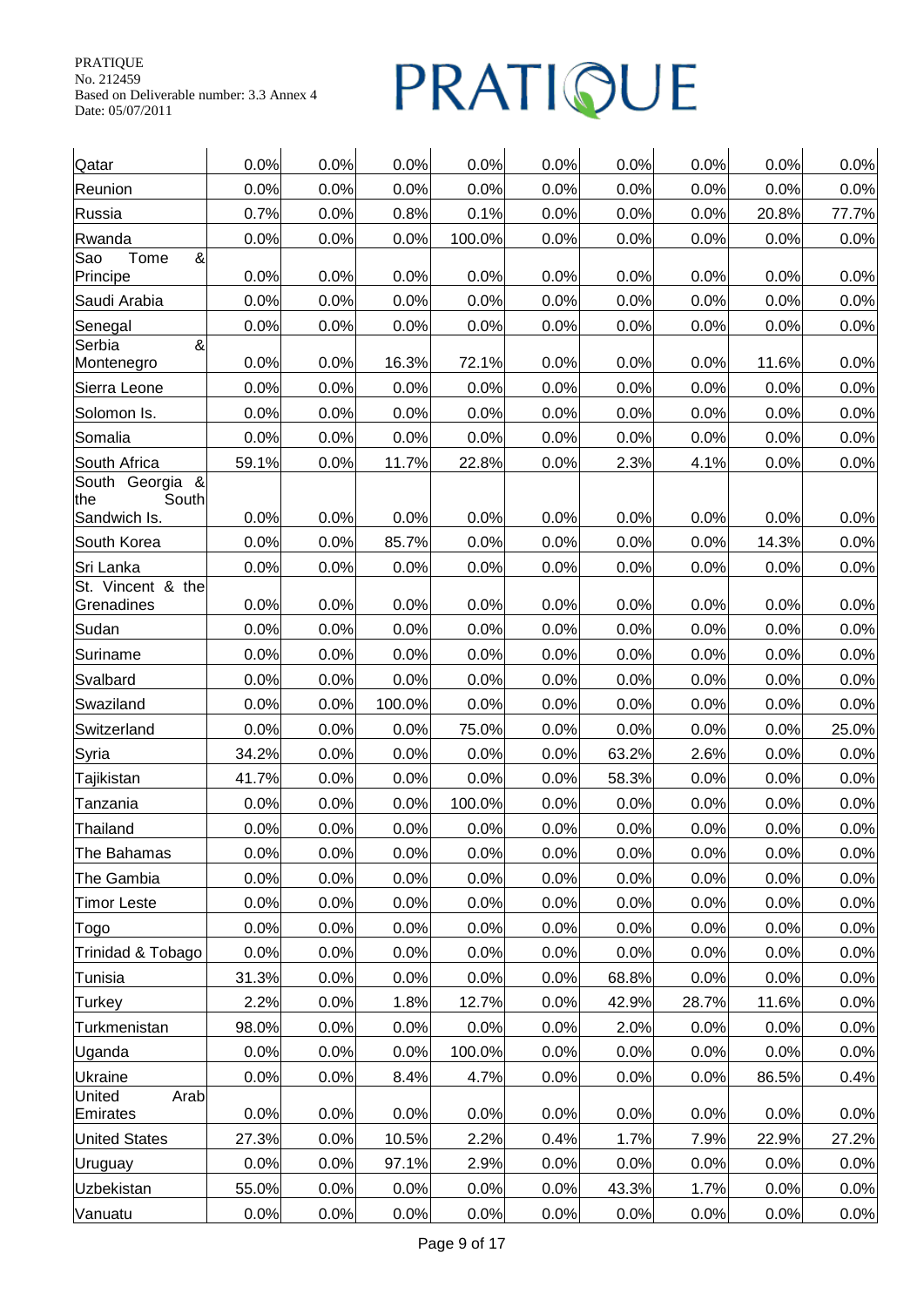### PRATIQUE

| IVenezuela            | 0.0%    | 0.0% | 0.0%   | 100.0% | 0.0% | $0.0\%$ | 0.0% | 0.0% | 0.0% |
|-----------------------|---------|------|--------|--------|------|---------|------|------|------|
| Vietnam               | 0.0%    | 0.0% | 100.0% | 0.0%   | 0.0% | 0.0%    | 0.0% | 0.0% | 0.0% |
| Virgin Is.            | $0.0\%$ | 0.0% | 0.0%   | 0.0%   | 0.0% | 0.0%    | 0.0% | 0.0% | 0.0% |
| West Bank             | $0.0\%$ | 0.0% | 0.0%   | 0.0%   | 0.0% | 100.0%  | 0.0% | 0.0% | 0.0% |
| <b>Western Sahara</b> | $0.0\%$ | 0.0% | 0.0%   | 0.0%   | 0.0% | 0.0%    | 0.0% | 0.0% | 0.0% |
| Yemen                 | 0.0%    | 0.0% | 0.0%   | 0.0%   | 0.0% | 0.0%    | 0.0% | 0.0% | 0.0% |
| lZambia               | 0.0%    | 0.0% | 0.0%   | 0.0%   | 0.0% | 0.0%    | 0.0% | 0.0% | 0.0% |
| Zimbabwe              | $0.0\%$ | 0.0% | 0.0%   | 0.0%   | 0.0% | 0.0%    | 0.0% | 0.0% | 0.0% |

Table 2 Percentage of EU Köppen-Geiger climate zones in other countries of the world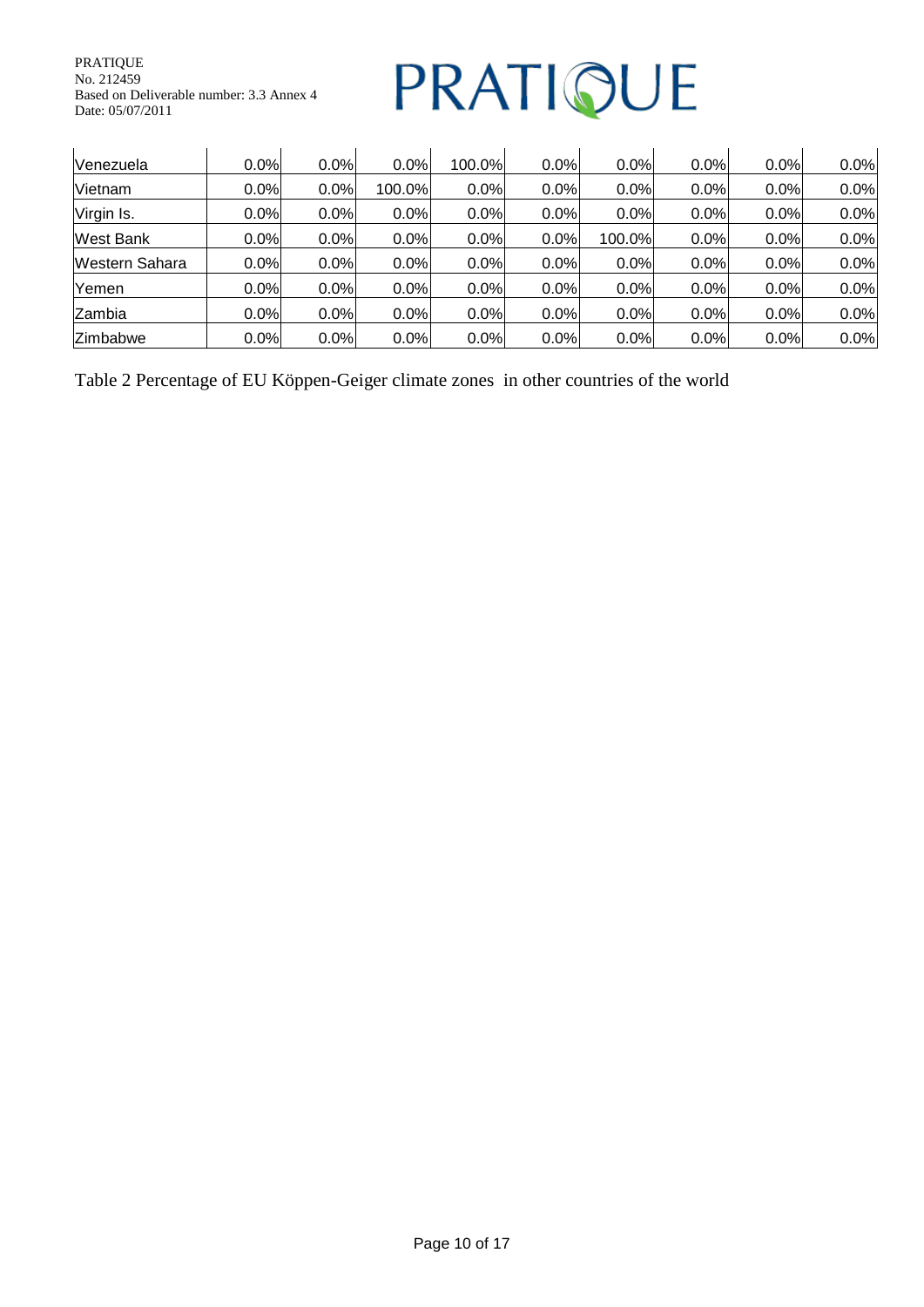

Fig 2a The updated Köppen-Geiger Climate Classification (Kottek et al 2006)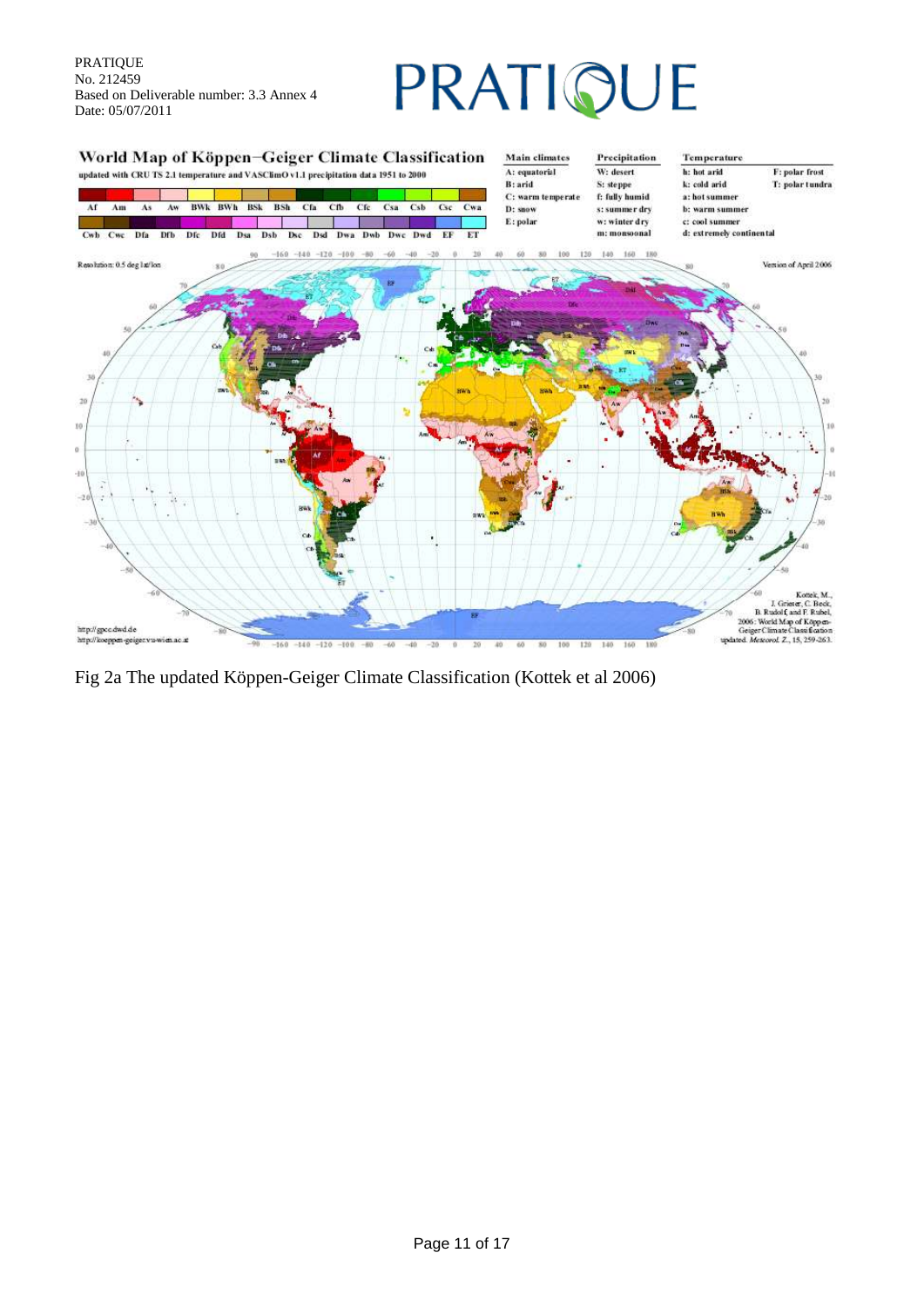### PRATIQUE



Fig 2b The updated Köppen-Geiger Climate Classification (Kottek et al 2006) showing only the distribution of climates that occur in the EU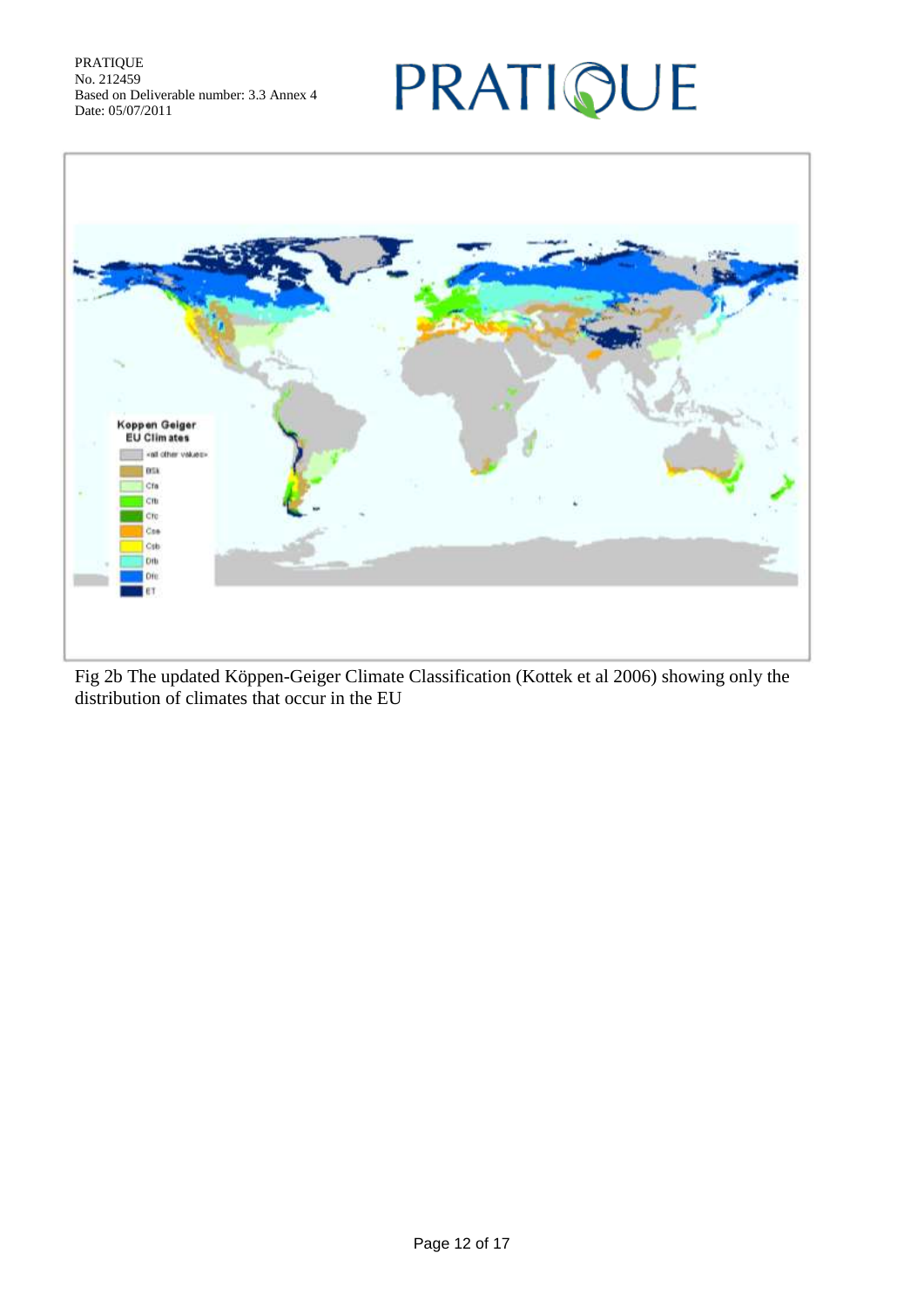

#### **Appendix 3 World Hardiness Zones**



Fig 3a World Hardiness Zones updated by Magarey et al (2008)



Fig 3b European Hardiness Zones updated by Magarey et al (2008)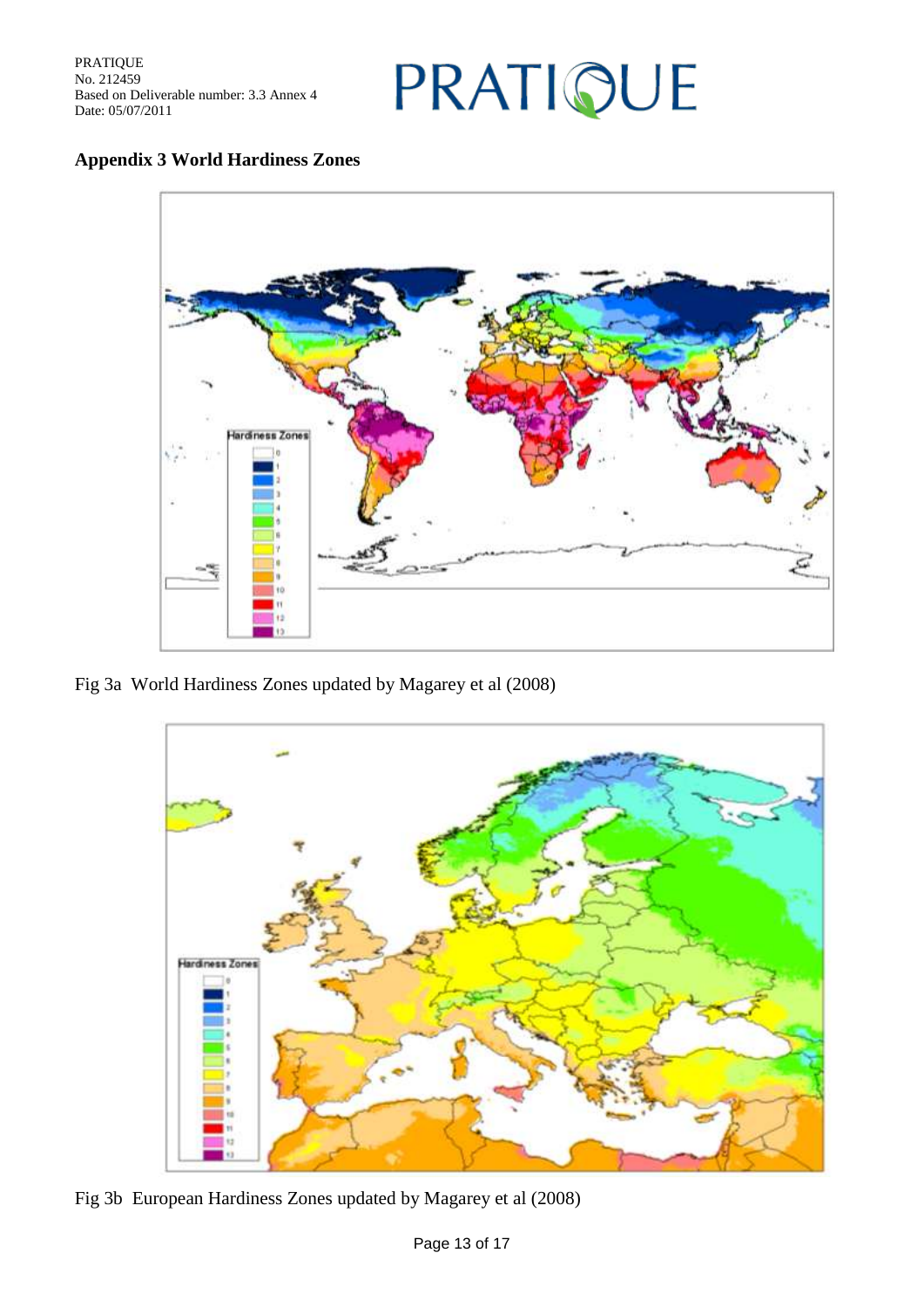## PRATIQUE



Fig 3c A comparison of different world hardiness zones with the classsfic  $\begin{array}{ccc} 6 & -23 \ \hline \end{array}$ (2008) <http://theseedsite.co.uk/hardinesss.html>

A history of hardiness zone sin the USA is provided here: http://www.garden.bsewall.com/topics/hardiness/history.html

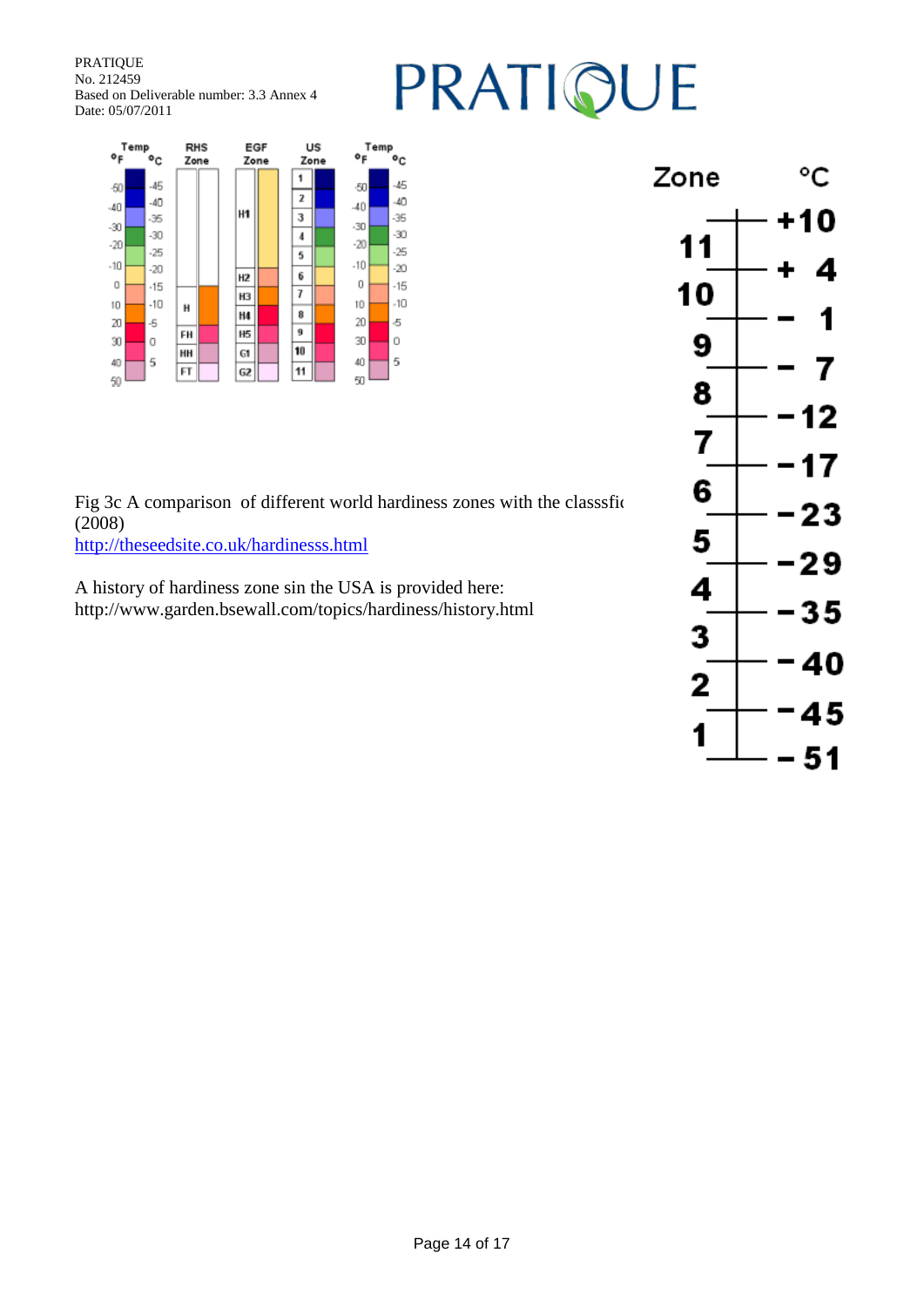### PRATIQUE

#### **Appendix 4 Global Maps of Temperature Accumulation (Degree Days) based on 10°C**

Some key points to take into account:

- The 30 year average Climatic Research Unit (CRU) global dataset of climatic data from 1861- 90 constructed by New *et al*. (2002) is the common standard for global PRA climatic assessments but there are more recent gridded climatic data from CRU that can also be used. For Europe, the EU Joint Research Centre at Ispra<sup>1</sup> provides  $25 \times 25$  km interpolated data that can be used to explore the potential distribution within Europe based on degree day accumulations.
- The 10 minute latitude-longitude resolution of the 1861-90 dataset provides grid cells of different dimensions depending on latitude, e.g. approximately 17 x 17 km in northern Italy. Each grid cell provides one value for accumulated temperatures at mean altitude irrespective of the complexity of the terrain. In mountainous areas, temperatures are likely to vary significantly within each grid cell according to the altitude, slope, aspect, presence of water bodies and even the concavity and convexity of the landscape. Farmers may exploit the terrain to maximise production, e.g. by utilising south facing slopes with good cool air drainage. Grid cell data in mountainous areas are thus not likely to give values for maximum and minimum temperatures that are representative of temperature conditions in areas where crops are grown.
- Annual degree days derived from the global 10 minute latitude-longitude 1861-90 database are based on monthly summaries and are therefore much more inaccurate than degree day accumulations calculated from daily measurements, e.g. by the JRC, that directly represent the diurnal variability of weather conditions.



Page 15 of 17  $\overline{a}$ 1 http://mars.jrc.ec.europa.eu/mars/About-us/AGRI4CAST/Data-distribution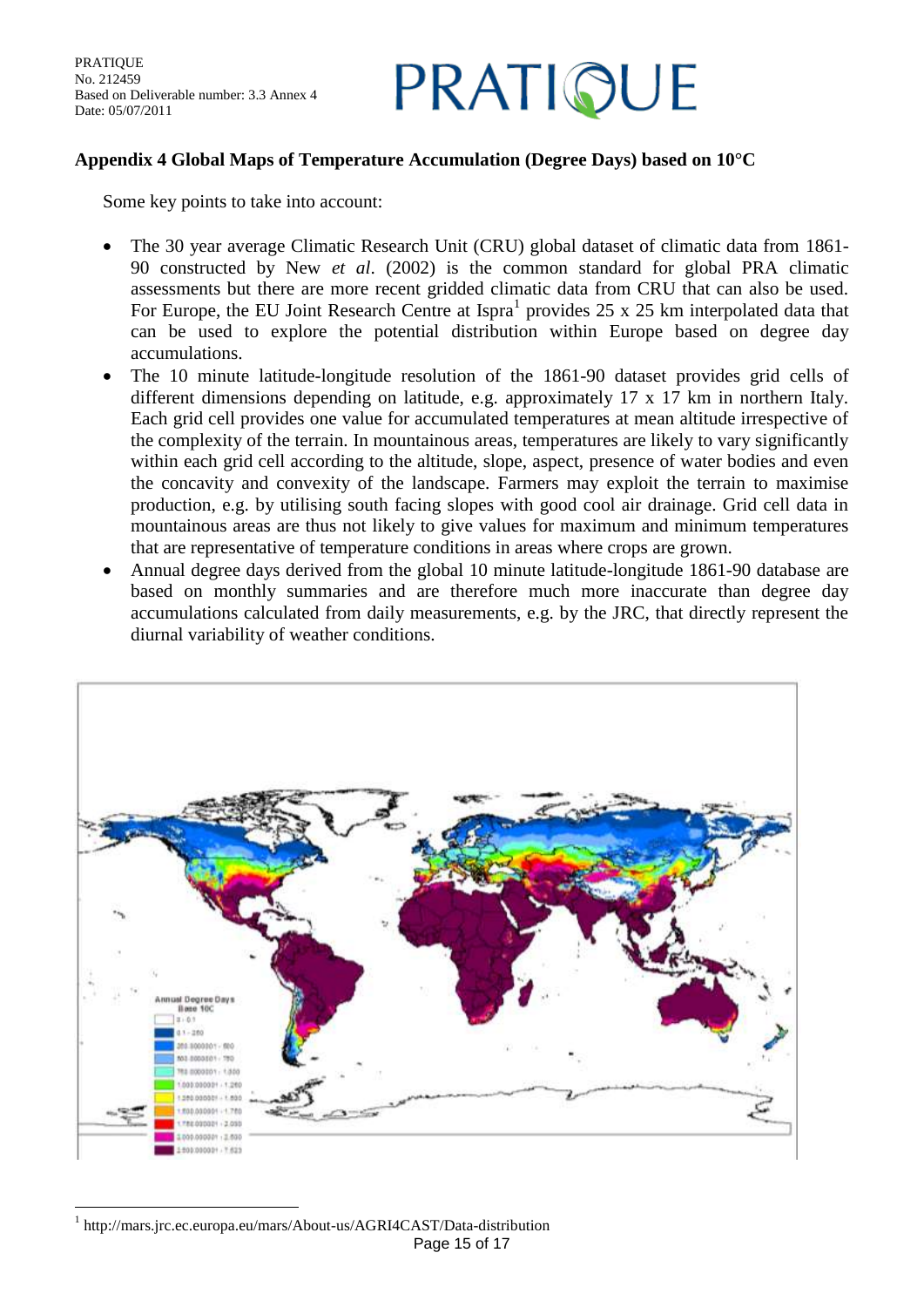### PRATIQUE

Fig 4a Global Map of Temperature Accumulation (Degree Days) based on a threshold of 10°C using 1861-90 monthly average maximum and minimum temperatures taken from the 10 minute latitude and longitude Climatic Research Unit database (New *et al*., 2002).



Fig 4b European Map of Temperature Accumulation (Degree Days) based on a threshold of 10°C using 1861-90 monthly average maximum and minimum temperatures taken from the 10 minute latitude and longitude Climatic Research Unit database (New *et al*., 2002).